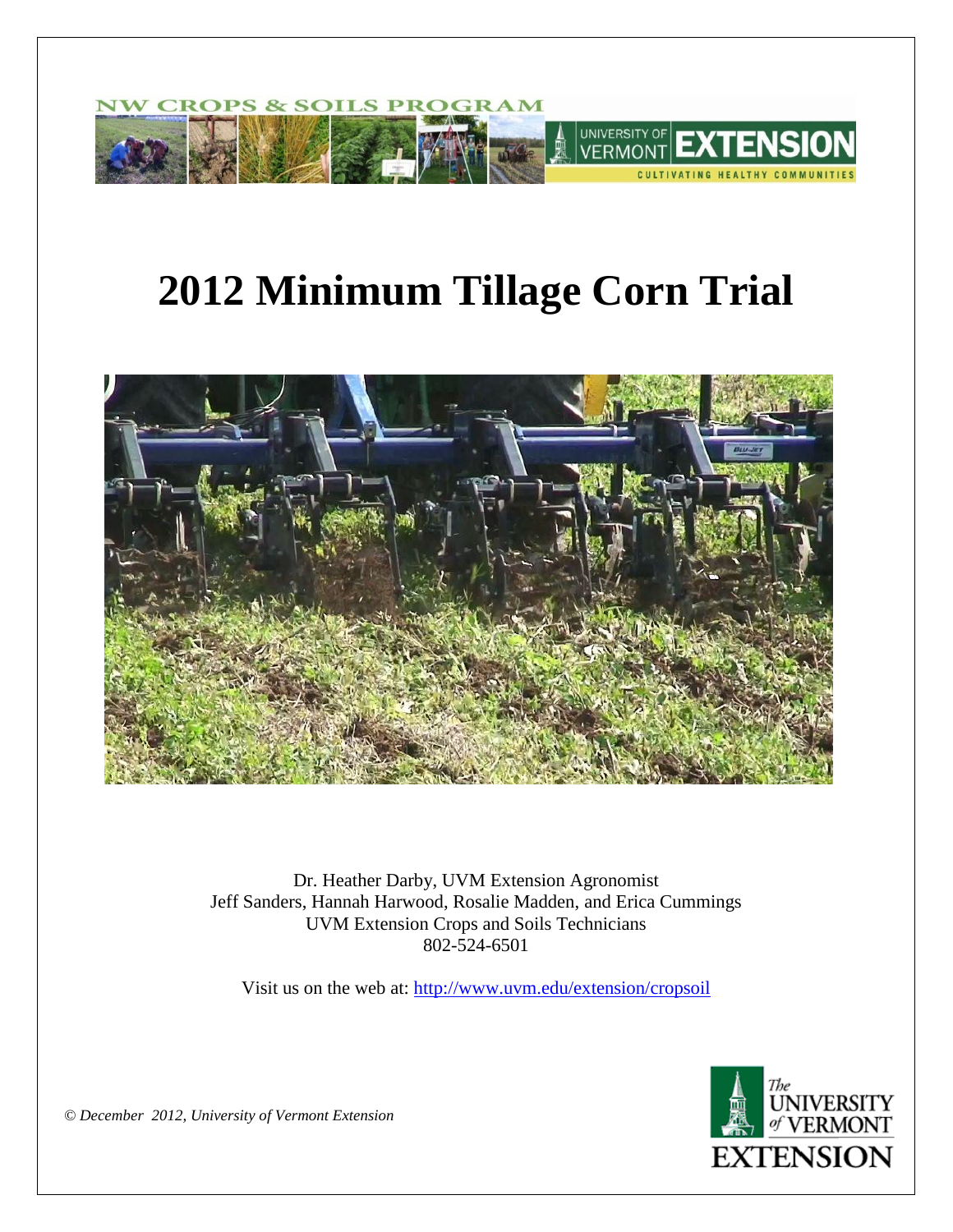#### **2012 MINIMUM TILLAGE CORN TRIAL Dr. Heather Darby, University of Vermont Extension [heather.darby\[at\]uvm.edu](mailto:heather.darby@uvm.edu)**

Minimum tillage practices have tremendous potential to reduce expenses and potential negative environmental effects caused by cropping operations. Conventional tillage practices require heavy machinery to plow and groom the soil surface in preparation for the planter. The immediate advantage of reduced tillage is less fuel expense, equipment, time, and labor required. It's also clear that intensive tillage increases nutrient and soil losses to our surface waterways. By turning the soil and burying surface residue, more soil particles are likely to detach from the soil surface and run off from agricultural fields. Reducing the amount and intensity of tillage can help build soil structure and reduce soil erosion.



**Figure 1. Strip tillage.**

Many growers are interested in a variety of minimum till strategies including 'no-till,' 'strip-till,' and 'zone-till.' No-till implements do not till the soil, but rather use metal coulters to cut the soil and plant seed

into the seed bed created by the coulters (disk openers). An attachment on the back of the planter closes the seed bed and maximizes seed to soil contact to facilitate germination. This can be done in a variety of ways. Some systems use a heavy press wheel, while others use spiked wheels or even rubber wheels to perform this critical action. Strip tillage cultivates an 8-10" strip of soil along either side of the planted row (Figure 1). Strip tillage allows the soil in close proximity to the seed to dry out and warm up faster than it would without tillage. Zone tillage works a much smaller area than strip tillage, only tilling 5-6" of the soil directly adjacent to the seed (Figure 2). Zone-till implements can be attached to the front of a corn planter. Over time, it has been found that reduced tillage systems can improve nutrient cycling, soil drainage, and even crop yields.



In 2012, the University of Vermont Extension's Northwest Crops and Soils Program conducted a corn trial at Borderview Research Farm in Alburgh, VT. The objective was to evaluate the impact of no-till, zone-till, and strip-till on corn silage yield and quality.

**Figure 2. Zone tillage.**

# **MATERIALS AND METHODS**

In 2012, a study evaluating three reduced tillage methods was conducted at Borderview Research Farm in Alburgh, VT (Table 1). The soil was a rocky Benson silt loam. The experimental design was a randomized complete block with four replicates. The plot length was 45'. Treatments were no-till, zonetill, and strip-till. All plots were planted to the variety Mycogen TMF2T108(82-RM) at a seeding rate of 36,000 seeds per acre. The zone-till plots were planted on 8-Jun and the strip-till and no-till plots were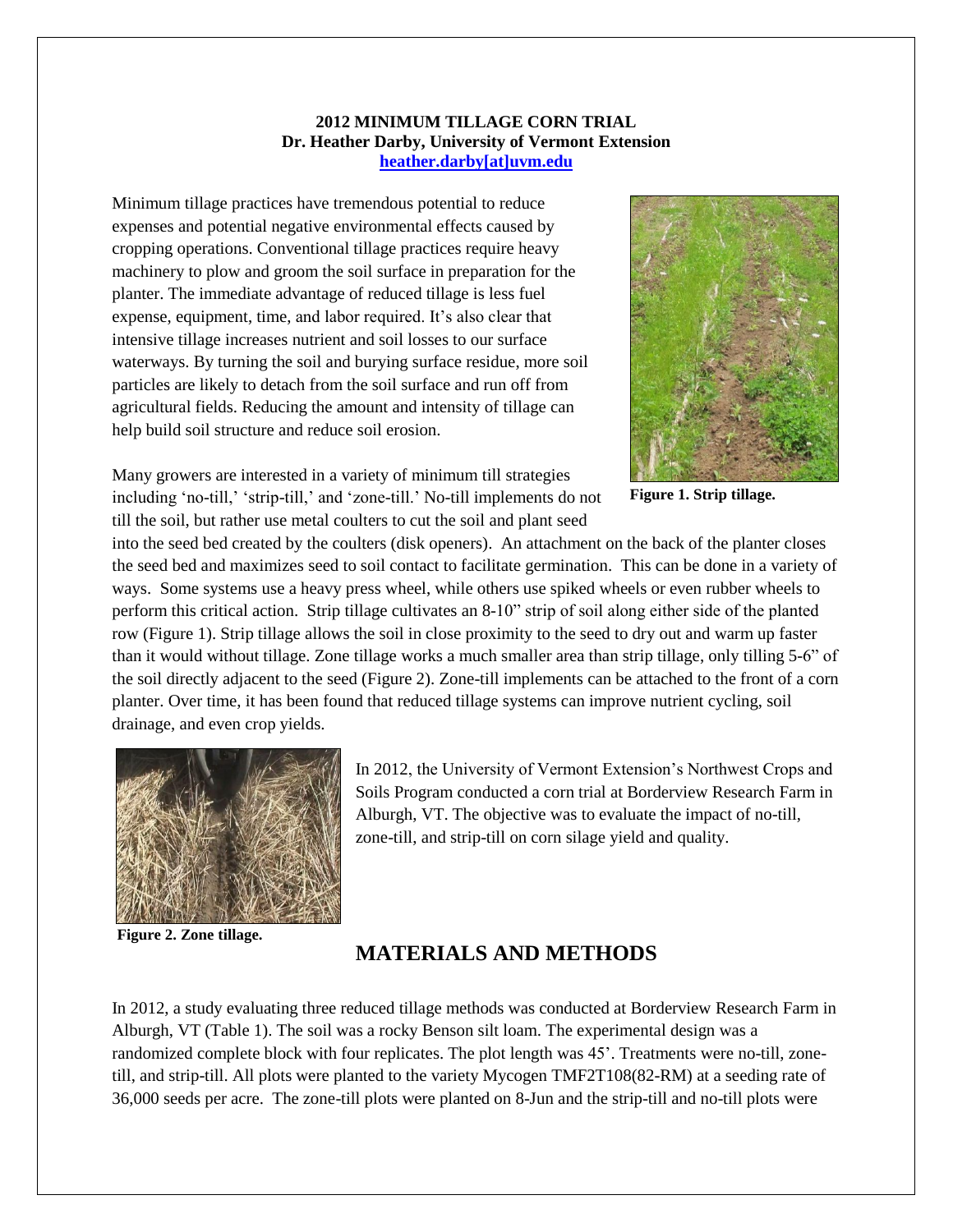planted on 10-Jun. No-till plots were planted with a John Deere 1750 corn planter; zone-till plots were planted with a White 6100 zone-till planter; and strip-till plots were prepared with a Blu-Jet Coulter Pro and planted with a John Deere 1750 corn planter. No-till and strip-till plots had four 30" rows and were 12' wide. Zone-till plots had six 30" rows and were 15' wide. A 10-20-20 starter fertilizer was applied at 200 lbs per acre to the strip-till and no-till plots. A liquid 9-18-9 starter fertilizer was applied at 5 gallons to the acre in the zone-till plots. Additionally, the strip till plots had 15 gallons per acre of 10-34-0 and 25 gallons per acre 32-0-0 UAN banded in at a depth of 8 inches when the strips were created. A pre-plant glyphosate herbicide, Roundup®, was applied at a rate of 2 quarts per acre to all plots.

| <b>Location</b>              | Borderview Research Farm - Alburgh, VT                                         |  |  |  |  |  |  |
|------------------------------|--------------------------------------------------------------------------------|--|--|--|--|--|--|
| Soil type                    | Benson rocky silt loam                                                         |  |  |  |  |  |  |
| <b>Previous crop</b>         | Winter rye                                                                     |  |  |  |  |  |  |
| <b>Corn Variety</b>          | Mycogen TMF2T108 (82-RM)                                                       |  |  |  |  |  |  |
| <b>Plot size</b>             | $12'$ x 45' (no-till and strip-till); $15'$ x 45' (zone-till)                  |  |  |  |  |  |  |
| <b>Replicates</b>            | 4                                                                              |  |  |  |  |  |  |
| <b>Seeding rate</b>          | 36,000 seeds $ac^{-1}$                                                         |  |  |  |  |  |  |
| <b>Row width</b>             | 30"                                                                            |  |  |  |  |  |  |
| <b>Planting date</b>         | 8-Jun zone-till                                                                |  |  |  |  |  |  |
|                              | 10-Jun strip-till and no-till                                                  |  |  |  |  |  |  |
| <b>Starter fertilizer</b>    | 200 lbs. $ac^{-1}$ 10-20-20 (no-till and strip-till),                          |  |  |  |  |  |  |
|                              | 5 gal $ac^{-1}$ of 9-18-9 (zone-till)                                          |  |  |  |  |  |  |
| <b>Pre-plant fertilizer</b>  | 15 gal $ac^{-1}$ 10-34-0, 25 gal $ac^{-1}$ 32-0-0 UAN (strip-till)             |  |  |  |  |  |  |
| <b>Pre-plant herbicide</b>   | RoundUp®, $2$ qts. $ac^{-1}$                                                   |  |  |  |  |  |  |
| <b>Additional fertilizer</b> | 80 lbs. available N $ac^{-1}$ of Urea (46-0-0), 12-Jul (zone-till and no-till) |  |  |  |  |  |  |
|                              | 50 lbs. available N $ac^{-1}$ of Urea (46-0-0), 12-Jul (strip-till)            |  |  |  |  |  |  |
| <b>Harvest date</b>          | 9-Oct                                                                          |  |  |  |  |  |  |

**Table 1. Agronomic information for the 2012 Minimum Tillage Corn Trial at Borderview Research Farm.**

Urea (46-0-0) was applied as a sidedress at a rate of 80 lbs available N per acre for the zone-till and notill plots and at a rate of 50 lbs available N per acre on the strip-till plots on 12-Jul, according to presidedress nitrate test results. Populations were again counted immediately before harvesting the corn plots on 9-Oct. A John Deere two-row chopper was used to harvest corn, and whole-plant silage was collected in a forage wagon and weights calculated from wagon mounted scales. A subsample of chopped silage was taken to determine moisture and quality of the forage.

Silage quality was analyzed using wet chemistry at Cumberland Valley Analytical Services in Hagerstown, MD. Plot samples were analyzed for crude protein (CP), starch, acid detergent fiber (ADF), neutral detergent fiber (NDF), and digestible neutral detergent fiber (dNDF). Mixtures of true proteins, composed of amino acids, and non-protein nitrogen make up the CP content of forages. The CP content of forages is determined by measuring the amount of nitrogen and multiplying by 6.25. The bulky characteristics of forage come from fiber. Forage feeding values are negatively associated with fiber since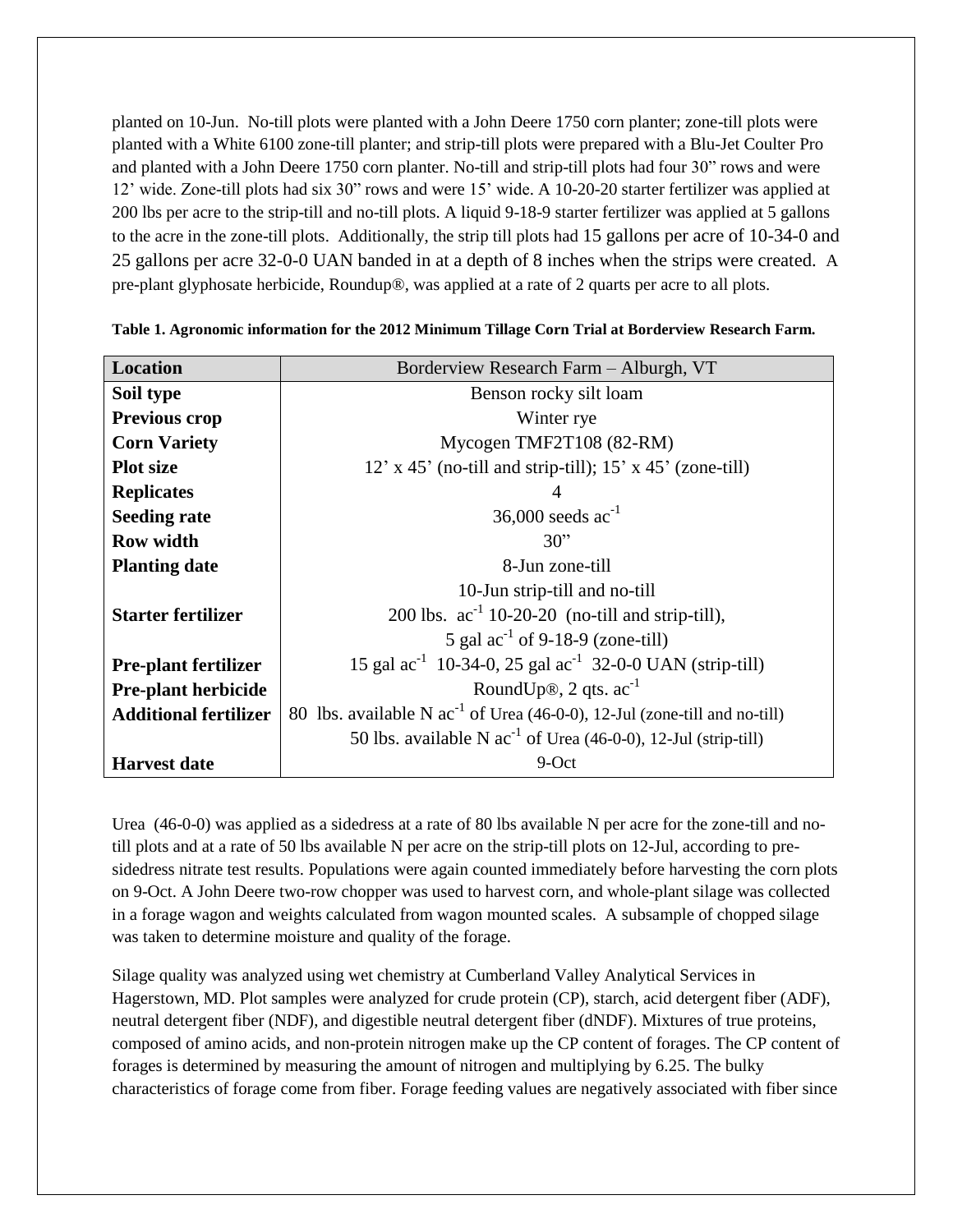the less digestible portions of plants are contained in the fiber fraction. The detergent fiber analysis system separates forages into two parts: cell contents, which include sugars, starches, proteins, nonprotein nitrogen, fats and other highly digestible compounds; and the less digestible components found in the fiber fraction. The total fiber content of forage is contained in the neutral detergent fiber (NDF). Chemically, this fraction includes cellulose, hemicellulose, and lignin. Because of these chemical components and their association with the bulkiness of feeds, NDF is closely related to feed intake and rumen fill in cows. In recent years, the need to determine rates of digestion in the rumen of the cow has led to the development of dNDF. This in vitro digestibility calculation is very important when looking at how fast feed is being digested and passed through the cow's rumen. Higher rates of digestion lead to higher dry matter intakes and higher milk production levels. Similar types of feeds can have varying dNDF values based on growing conditions and a variety of other factors. In this research, the dNDF calculations are based on 30 hour in vitro testing.

Net energy for lactation (NE<sub>L</sub>) is calculated based on concentrations of NDF and ADF. NE<sub>L</sub> can be used as a tool to determine the quality of a ration, but should not be considered the sole indicator of the quality of a feed, as NE<sup>L</sup> is affected by the quantity of a cow's dry matter intake, the speed at which her ration is consumed, the contents of the ration, feeding practices, the level of her production, and many other factors. Most labs calculate  $NE<sub>L</sub>$  at an intake of three times maintenance. Starch can also have an effect on  $NE<sub>L</sub>$ , where the greater the starch content, the higher the  $NE<sub>L</sub>$  (measured in Mcal per pound of silage), up to a certain point. High grain corn silage can have average starch values exceeding 40%, although levels greater than 30% are not considered to affect energy content, and might in fact have a negative impact on digestion. Starch levels vary from field to field, depending on growing conditions and variety.

Non-fiber carbohydrate (NFC) and nonstructural carbohydrate (NSC) are also totaled and reported. NFC is comprised of starch, simple sugars, and soluble fiber, and is digested more quickly and efficiently than fiber. NFC provides energy for rumen microbes, once it is fermented by volatile fatty acids. NFC and NSC are sometimes referred to almost interchangeably, but pectin levels are included in NFC and omitted from NSC. In addition, NFC is calculated by difference  $[100 - (\% \text{ NDF} + \% \text{ crude protein} + \% \text{ fat} + \% \text{ m})]$ ash)], whereas NSC is determined through enzymatic methods. NSC should be in the 30-40% range, on a dry matter basis. NFC is generally between 35-40% in a high milk production ration, though levels as high as 42% are acceptable, due to the variability of particle size, frequency of feeding, dry matter intake, and other factors.

Milk per acre and milk per ton of harvested feed are two measurements used to combine yield with quality, and arrive at a benchmark number indicating how much revenue in milk can be produced from an acre or a ton of corn silage. This calculation relies heavily on the NE<sup>L</sup> calculation and can be used to make generalizations about data, but other considerations should be analyzed when including milk per ton or milk per acre in the decision making process.

Yield data and stand characteristics were analyzed using mixed model analysis using the mixed procedure of SAS (SAS Institute, 1999). Replications within trials were treated as random effects, and hybrids were treated as fixed. Hybrid mean comparisons were made using the Least Significant Difference (LSD) procedure when the F-test was considered significant  $(p<0.10)$ .

Variations in yield and quality can occur because of variations in genetics, soil, weather, and other growing conditions. Statistical analysis makes it possible to determine whether a difference among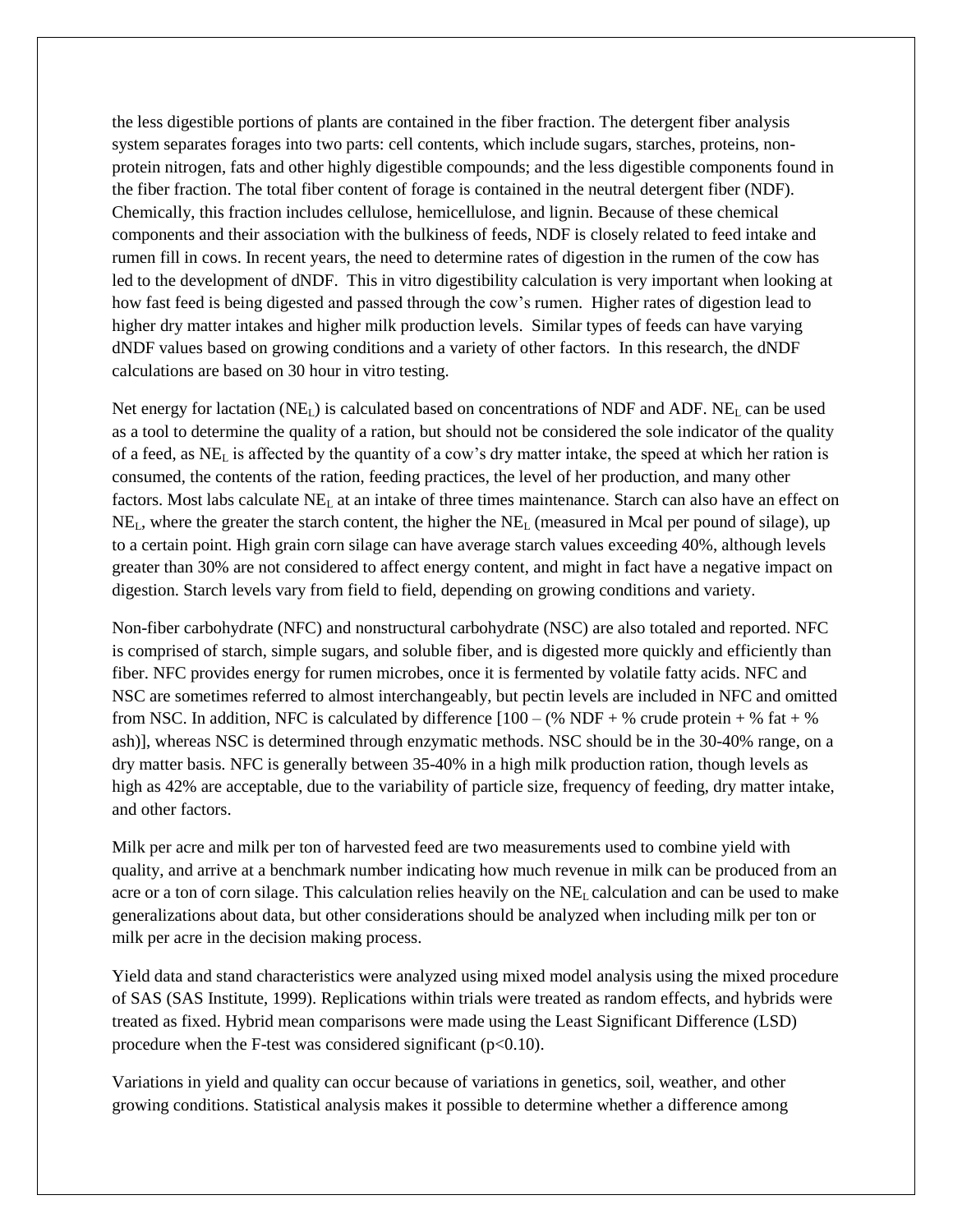hybrids is real or whether it might have occurred due to other variations in the field. At the bottom of each table, a LSD value is presented for each variable (i.e. yield). Least Significant Differences (LSDs) at the 0.10 level of significance are shown. Where the difference between two hybrids within a column is equal to or greater than the LSD value at the bottom of the column, you can be sure that for 9 out of 10 times, there is a real difference between the two hybrids. Hybrids that were not significantly lower in performance than the highest hybrid in a particular column are indicated with an asterisk. In the example below, hybrid C is significantly different from hybrid A but not from hybrid B. The difference between C and B is equal to 1.5, which is less than the LSD value of 2.0. This means that these hybrids did not differ in yield. The difference between C and A is equal to 3.0 which is greater than the LSD value of 2.0. This means that the yields of these hybrids were significantly different from one another. The asterisk indicates that hybrid B was not significantly lower than the top yielding hybrid C, indicated in bold.

| Treatment | Yield  |
|-----------|--------|
| A         | 6.0    |
| B         | $7.5*$ |
| €         | $9.0*$ |
| LSD       | 2.0    |

## **RESULTS**

The 2012 growing season was warmer and dryer than the long term averages in this part of Vermont (Table 2). In May, the soil warmed up quickly with above average temperatures and near normal precipitation amounts. The month of June was 1.20 degrees Fahrenheit warmer and 0.5" dryer than 30 year averages. Most of the precipitation fell early in the month and towards the end of June and for the months of July and August the test plots lacked sufficient moisture. July had 0.4" less precipitation than the 30-year average. The month of August was 1" below normal precipitation levels and 2.3 degrees warmer than normal. In summary, during the months of critical plant growth from June through August an extra 116 growing degree days were accumulated and the crops were deficient 1.9" of precipitation based on long term averages.

| Alburgh, VT                         | May  | June   | July   | August | September | October |
|-------------------------------------|------|--------|--------|--------|-----------|---------|
| Average temperature $({}^{\circ}F)$ | 60.5 | 67.0   | 71.4   | 71.1   | 60.8      | 52.4    |
| Departure from normal               | 4.10 | 1.20   | 0.80   | 2.30   | 0.20      | 4.20    |
|                                     |      |        |        |        |           |         |
| Precipitation (inches)*             | 3.9  | 3.2    | 3.8    | 2.9    | 5.4       | 4.1     |
| Departure from normal               | 0.5  | $-0.5$ | $-0.4$ | $-1.0$ | 1.7       | 0.5     |
|                                     |      |        |        |        |           |         |
| Growing Degree Days (base 50°F)     | 370  | 504    | 657    | 650    | 364       | 172     |
| Departure from normal               | 102  | 30     | 17     | 69     | 46        | 60      |

**Table 2. Data from a weather station in close proximity to Alburgh, VT (South Hero, VT).**

Average temperature for August-October is taken from Burlington, VT.

\* Precipitation records for June and July are taken from Burlington, VT.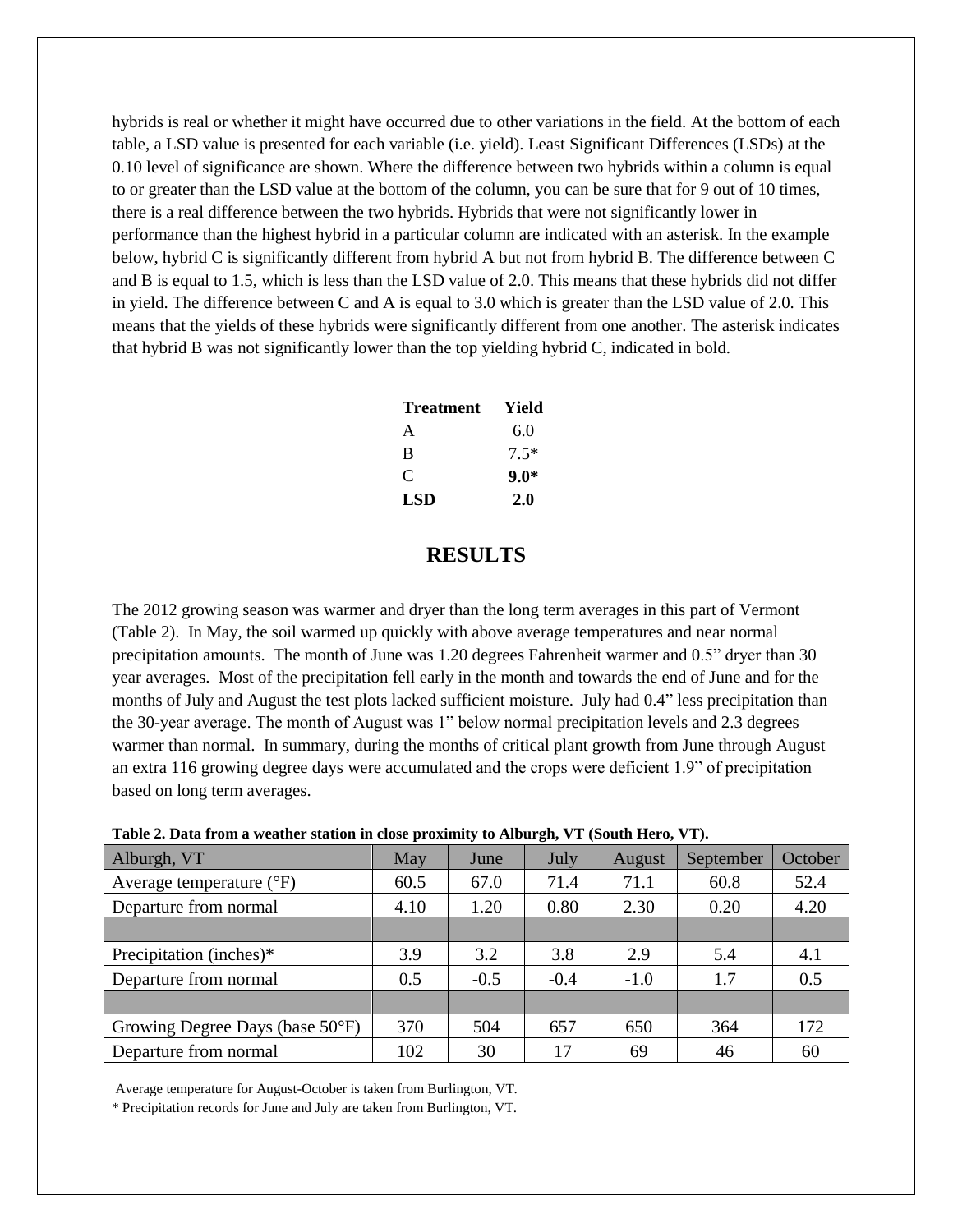Analysis of the yield data indicates there were significant differences between minimum tillage methods when looking at population, dry matter, and yields (Table 3). The no-till plots had statistically significant lower harvest populations than the zone-till plots. The no-till plots also did not dry down as well or yield as high as the strip-till and zone-till treatments. Interestingly, the strip-till plots outperformed (18 tons) the zone-till plots (16.5 tons) even though the final plant populations were lower.

| Tillage method | Harvest population      | DΜ      | Yield at 35% DM |
|----------------|-------------------------|---------|-----------------|
|                | plants ac <sup>-1</sup> | %       | tons            |
| No-till        | 19347                   | 39.7    | 12.7            |
| Strip-till     | 21388*                  | $45.3*$ | $18.0*$         |
| Zone-till      | 25052*                  | 48.9*   | $16.5*$         |
| LSD(0.10)      | 5284                    | 5.9     | 2.7             |
| Trial mean     | 21929                   | 44.6    | 15.7            |

**Table 3. Impact of minimum tillage on corn silage population and yield, 2012.**

Treatments indicated in bold had the top observed performance.

\* Treatments indicated with an asterisk did not perform significantly lower than the top-performing treatment in a particular column.

Standard components of corn silage quality were not affected by minimum tillage method in this trial (Table 4). There was no significant difference in CP, ADF, NDF, dNDF, starch, TDN, NEL, NFC, NSC, or Milk ton<sup>-1</sup>. Milk per acre analysis resulted in significantly different results based on minimum tillage method in this year's trial. The strip-till (17786 lbs.) and zone-till (17709 lbs.) treatments were higher in milk per acre than the no-till (13064 lbs.) treatment. Trial averages for the components analyzed were comparable to corn grown using conventional tillage practices.

| Table 4. Hilpact of minimum unage on corn shage quanty, 2012. |                                |        |            |            |           |            |                 |            |             |            |           |
|---------------------------------------------------------------|--------------------------------|--------|------------|------------|-----------|------------|-----------------|------------|-------------|------------|-----------|
| Tillage<br>method                                             | Forage quality characteristics |        |            |            |           |            |                 |            |             | Milk       |           |
|                                                               | CP                             | ADF    | <b>NDF</b> | dNDF       | Starch    | <b>TDN</b> | NE <sub>I</sub> | <b>NFC</b> | <b>NSC</b>  | $ton^{-1}$ | $ac^{-1}$ |
|                                                               | $%$ of                         | $%$ of | $%$ of     | $%$ of     | $%$ of    | $%$ of     | Mcal            | $%$ of     | $%$ of      |            |           |
|                                                               | DM                             | DM     | DM         | <b>NDF</b> | DM        | DM         | $1b-1$          | DM         | DM          | 1bs        | 1bs       |
| No-till                                                       | 9.6                            | 23.9   | 41.9       | 57.1       | 33.1      | 72.3       | 0.76            | 44.0       | 33.9        | 2922       | 13064     |
| Strip-till                                                    | 9.4                            | 24.7   | 43.4       | 54.6       | 31.9      | 71.6       | 0.75            | 42.6       | 32.7        | 2826       | 17786*    |
| Zone-till                                                     | 9.0                            | 21.4   | 37.0       | 58.0       | 38.4      | 74.6       | 0.78            | 49.1       | <b>39.0</b> | 3056       | 17709*    |
| LSD(0.10)                                                     | NS                             | NS     | NS         | <b>NS</b>  | <b>NS</b> | <b>NS</b>  | <b>NS</b>       | NS         | <b>NS</b>   | <b>NS</b>  | 3595      |
| Trial mean                                                    | 9.3                            | 23.3   | 40.8       | 56.5       | 34.5      | 72.8       | 0.76            | 45.2       | 35.2        | 2935       | 16187     |

**Table 4. Impact of minimum tillage on corn silage quality, 2012.**

Treatments indicated in bold had the top observed performance.

\* Treatments indicated with an asterisk did not perform significantly lower than the top-performing treatment in a particular column.

NS – No significant difference was observed between treatments.

### **DISCUSSION**

It is important to note that the results of this trial represent only one year of data and only in one location. Based on the analysis of the data, some conclusions can be made about the research trial this year. Harvest population was low (21,929 plants per acre) compared to the initial seeding rate (36,000 plants per acre). One would expect to see some reduction (10%-15%) in germination rate versus the initial